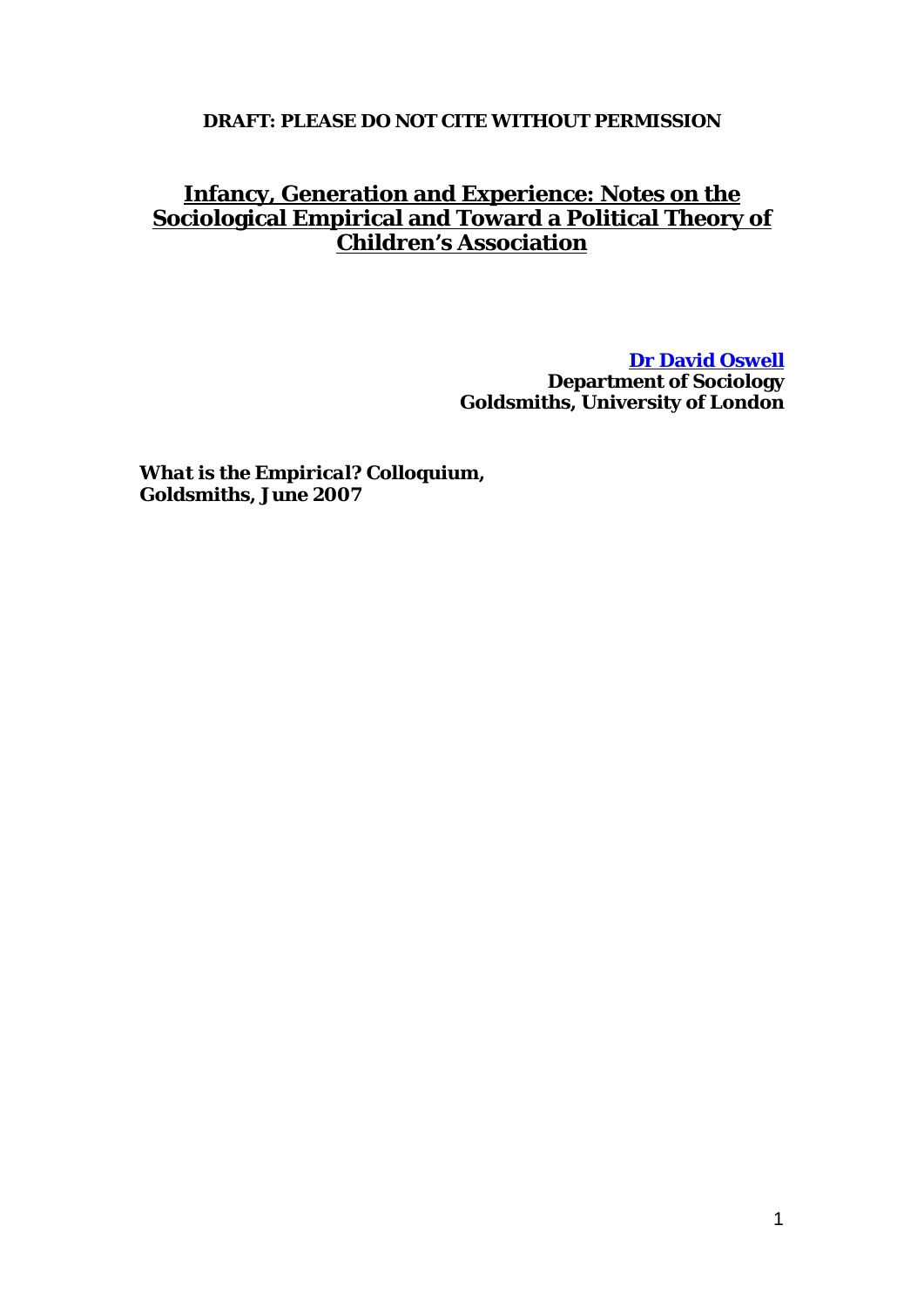# 1. Introduction

1

In some ways we have come a long way from Locke's story of the Dutch ambassador's account of weather so cold that it freezes water so hard that an elephant could stand on it [and upon hearing the story, the King of Siam responding: 'Hitherto I have believed the strange things you have told me, because I look upon you as a sober fair man; but now I am sure you lie' (1688/1978: 33)][1](#page-1-0) or of similar stories, such as from *The Lion, the Witch and the Wardrobe* (1950)<sup>[2](#page-1-1)</sup>, of probability and reliable witnessing. Much recent theoretical labour, especially in the fields of science and technology studies and cultural theory and some sub-disciplines of anthropology, has shown how the empirical is far from settled in the site of the scientific observer, not only inasmuch as the scientist is fallible to social forces, but inasmuch as matter observed is agentic, motile and sticky. Matter under the microscope always affects the vision of the experimenter. Whether that matter is fixed or only known through the traces it leaves, the eye's vision is always clouded. It is in this sense that writers working in these still relatively new fields talk about the

<span id="page-1-0"></span> $1$  'If I myself see a man walk on ice, it is past probability: it is knowledge. But if another tells me, he saw a man in England, in… winter, walk upon water hardened with cold, this has so great conformity with what is usually observed to happen, that I am disposed, by the nature of the thing itself, to assent to it... But if the same thing be told to one born between the tropics, who never saw nor heard of any such thing before, there the whole probability relies on testimony; and as the relators are more in number, and of more credit, and have no interest to speak contrary to the truth; so the matter of fact is like to find more or less belief. Though to a man, whose experience has been always quite contrary, and who has never heard of anything like it, the most untainted credit of a witness will scarcely be able to find belief' (Locke 1688/1978: 336).

<span id="page-1-1"></span> $2$  "How do you know," he asked, "that your sister's story is not true?"... Then Susan pulled herself together and said, "But Edmund said they had only been pretending." "That is a point," said the Professor, "which certainly deserves consideration; very careful consideration. [But] does your experience lead you to regard your brother or your sister as the more reliable? I mean which is the more truthful?... If there really is a door in this house that leads to some other world... if, I say, she had got into another world, I should not at all be surprised to find that other world had a separate time of its own; so that however long you stay there it would never take up any of *our* time. On the other hand, I don't think many girls of her age would invent that idea for themselves."... "But do you really mean, sir," said Peter, "that there could be other worlds – all over the place, just round the corner – like that?" "Nothing is more probable," said the Professor...' (C. S. Lewis, *The Lion, the Witch and the Wardrobe*, 1950: 54-7).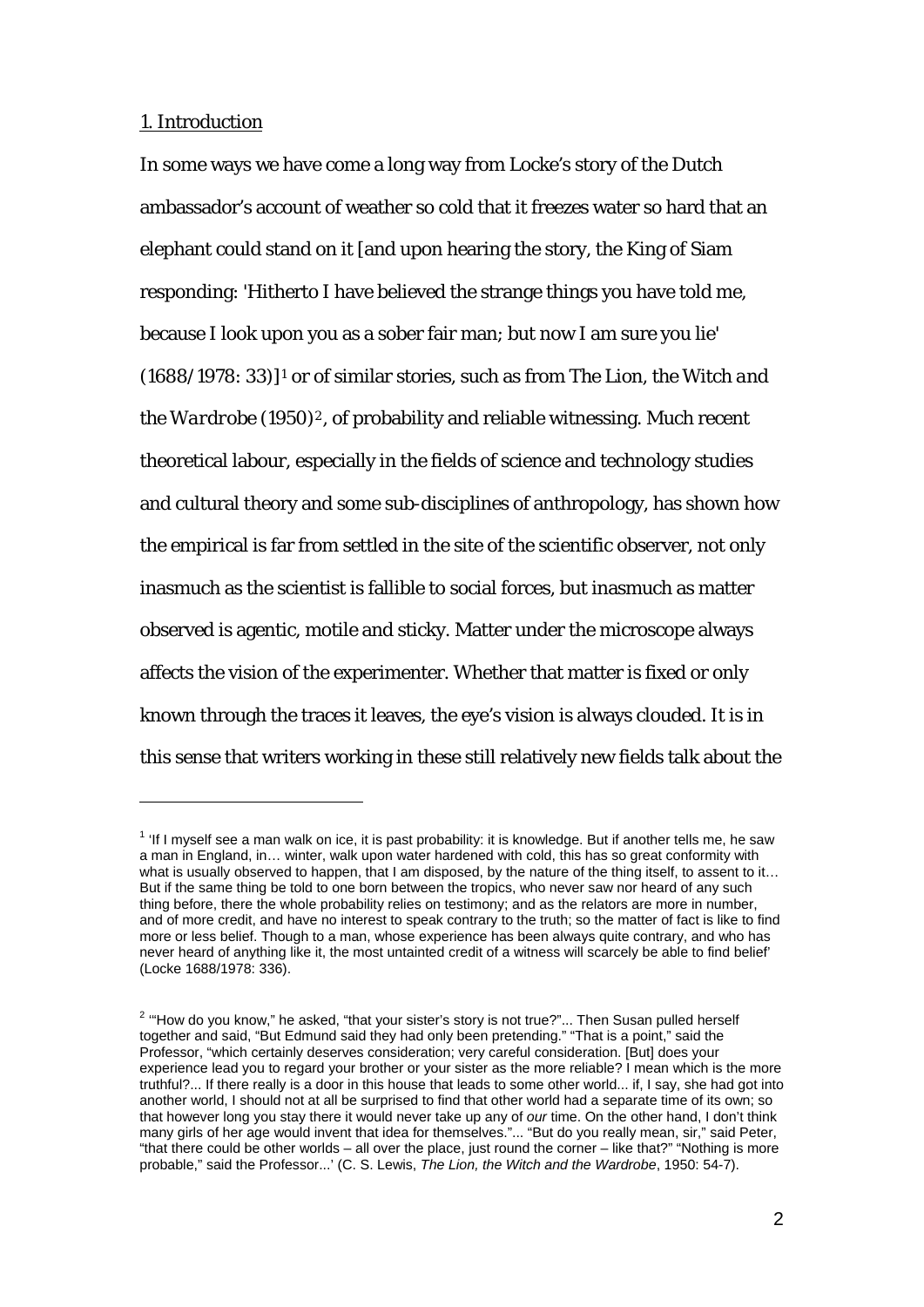confusion of epistemological and ontological tongues. Knowing is making and doing is being and the kiss of being is uncontained (cf. Callon, Latour, Haraway, Law, etc).

In the middle of these translations across knowing and being, the human and technological, the natural and social, and the natural sciences and human sciences, any history of the modest masculine witness is put in its place in the past (Haraway, 1997; Shapin and Schaffer, 1985: Shapin, 1994). And yet I think that there is good reason to revisit that past not in order to resurrect old debates, but to re-form and in-form present ones. I want to offer a brief and cursory genealogical account of the emergence of a domain of children's experience and frame that account in the context of a series of questions about the infancy or maturity of the subject of experience. In doing so, I want to say a few things about the subject of the empirical and its associational being.

## 2. Infancy and Experience

The empirical carries a relationality to 'maturity' and to 'infancy'. Giorgio Agamben, in his 'Infancy and History: An Essay on the Destruction of Experience' provides an account of the philosophical reasoning of experience, the subject and maturity running from the sixteenth to the twentieth century. He discusses the separation of experience and science in Montaigne and he focuses on how death is conceived as the limit of experience; experience is conceived in the context of the movement toward death, namely in the context of maturity. Then through a discussion from Descartes to Kant to Husserl and Heidegger on the relation between the transcendental and the empirical, he comes to the twentieth century concern with language and subjectivity. In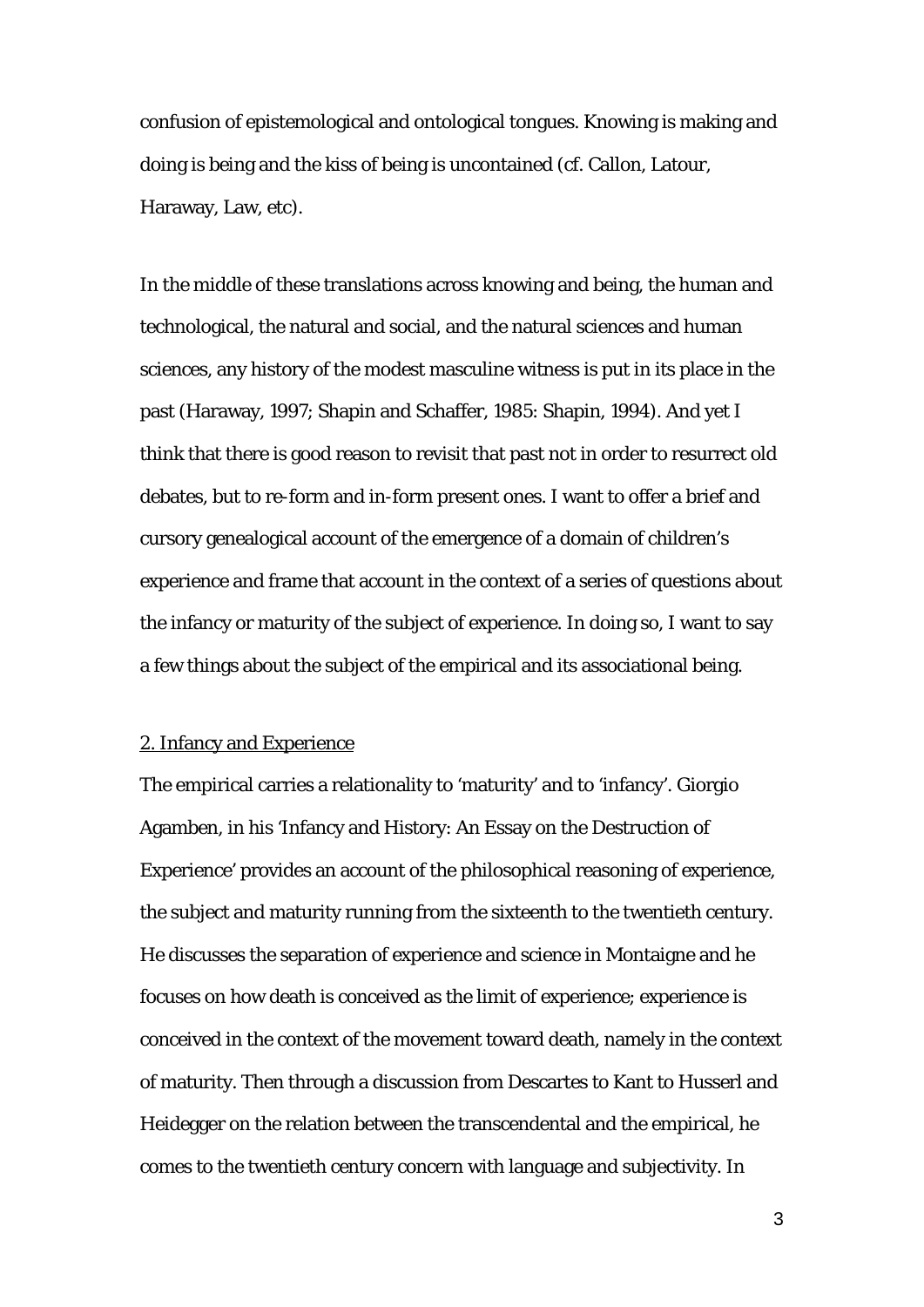Freud, Agamben sees a reversal of the relationship between experience and maturity, such that the limit of experience is now turned backward to infancy; a passage that Agamben also sees in grammatical terms as a turn from the first to the third person inasmuch as the primary site of experience is now seen as the unconscious. In Benveniste and others, Agamben both understands the 'I' as textual position and infancy as providing that 'moat' between language as a system and discourse as utterance. Agamben provocatively states that 'the constitution of the subject in and through language is precisely the expropriation of this "wordless" experience; from the outset, it is always "speech". A primary experience, far from being subjective, could then only be what in human beings comes before the subject – that is, before language: a "wordless" experience in the literal sense of the term, a human *infancy*, whose boundary would be marked by language' (Agamben, 2006: 54).

In some ways, albeit unacknowledged, some of Agamben's text rests on an earlier work, Henri Lefebvre's *Critique of Everyday Life: Volume 1*. This volume, which both criticises the aethetico-politics of surrealism and the philosophy of Heidegger, less explicitly and in a much smaller fashion makes reference to childhood and the experiences of the everyday. He quotes Baudelaire on childhood and the marvellous. For Baudelaire, 'the child sees everything as a novelty', 'is always 'drunk', has a 'deep and joyful curiosity' and 'when confronted with something new' has 'that stare, animal-like in its ecstasy'. The adult who can recapture that childhood at will, has the 'physical means to express' him or herself, and is able to 'bring order into the sum of experience' through an 'analytical mind' is seen as by Baudelaire as a 'genius'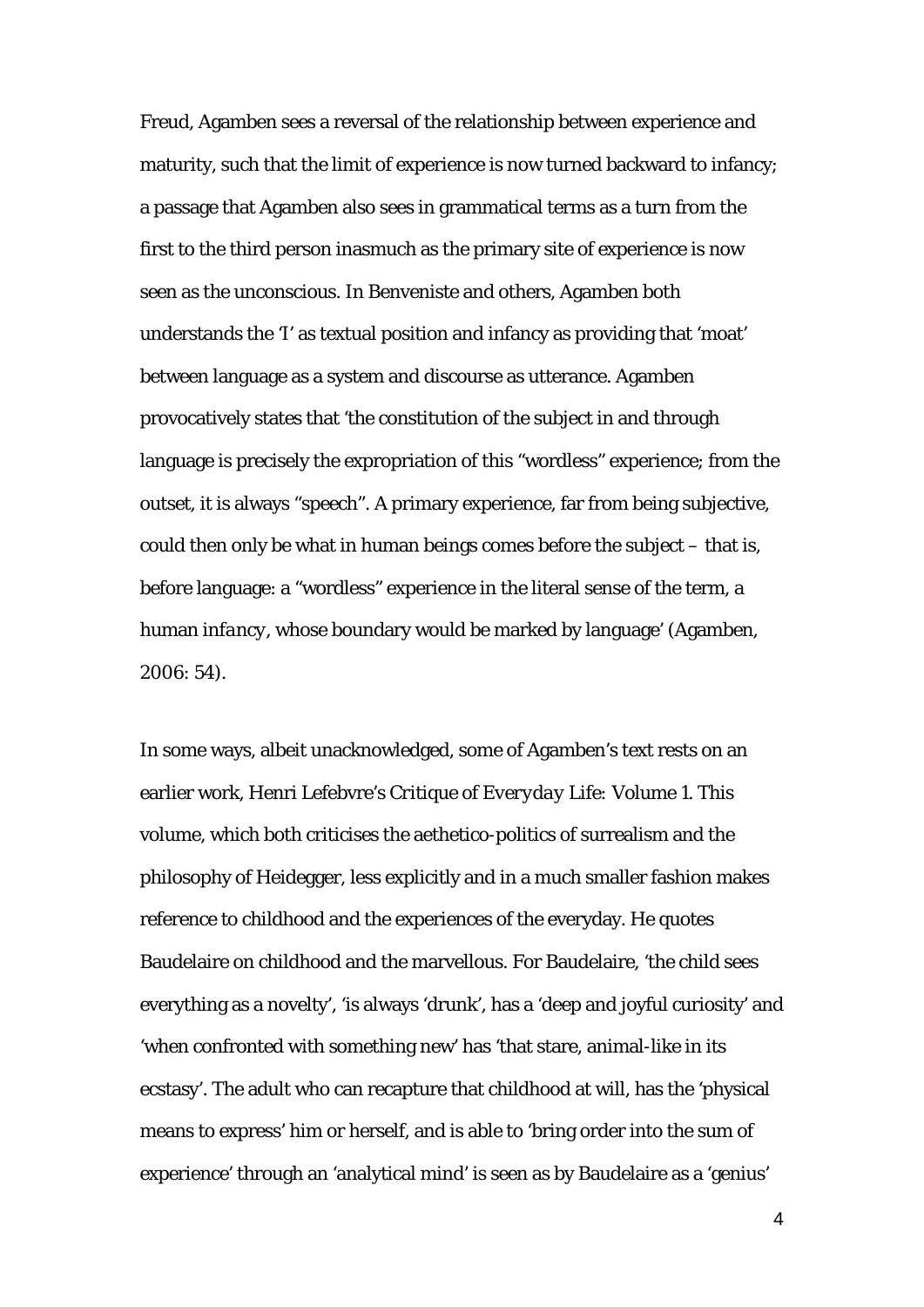('The Painter of Modern Life' quoted in Lefebvre, 1992: 107). In contrast, for Rimbaud, Lefebvre tells us there is no need to 'return to childhood' for 'he was a genius as a child, and when he was no longer a child, the genius left him'. Rimbaud, Lefebvre continues, 'never reached maturity, the sphere of distinctions between intelligence and reason, the senses and the mind, things and concepts'. For Rimbaud the 'symbol and the sensation are no longer distinguishable' (ibid: 109): the poet muses '[s]weeter than the flesh of sour apples to children, the green water penetrated my pinewood hull... and sometimes I saw what men thought they saw...' (Rimbaud, 'The Drunken Boat' quoted in Lefebvre, 1992: 109).

For Lefebvre, the turn of the century poets, but also the Surrealists and the Magic Realists – those who all bathed in the marvellous everyday – could only provide a 'reactionary' perspective on everyday experience. Lefebvre offers little in the way of a 'progressive' understanding of the relationship between childhood and quotidian experience though. But he does offer a strange footnote to a discussion of the 'reverse image' in the films of Charlie Chaplin. Children's fiction, he argues, offers a 'break with  $-$  and transport out of  $$ normality' (ibid: 262), but also 'the children's press and children's literature have their own set of themes. Less structured than, and differently structured to, the world of the adult, the child's world does not require the same reverse image. In fact there is no world of the child. The child lives in society, and in his eyes the adult world is what is strange and marvellous – or odious. *Simply being a child makes him already a critic of adult everyday life*, but it is in this everyday life that he must search for his future and disentangle his own potential. In the works which are most successful from this point of view, a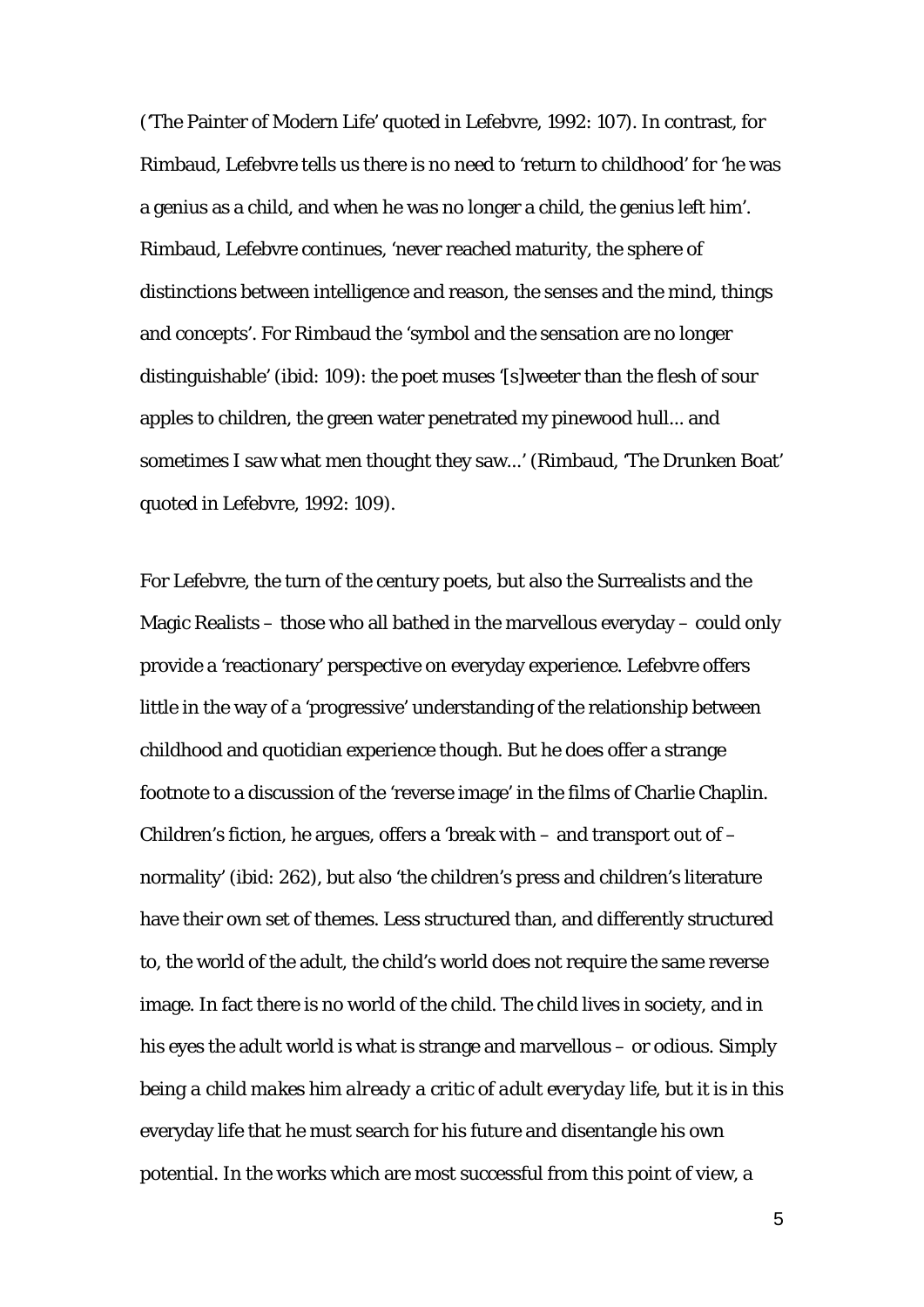familiar animal (a dog, a duck, a mouse) supports a reverse image in which the trivial changes into fantasy and the fantastic, with an element of explicit criticism' (ibid: 262).

Such views would certainly be at odds with much of contemporary sociology of childhood. And that may be no bad thing. But we should be wary of *a priori* aligning childhood and children along a series of binaries between maturity and infancy, speech and pure experience, and the mundane and the marvellous as if children and childhood could simply signify a world of presocial creativity and novelty, a veritable innocence of experience. Such views would certainly also be problematic with regards to any attempt to frame the issue of children's rights and political representation.

#### 3. The Emergence of Children as a Collective Experiential Subject

Sociologists are want to remind us – over and above historical evidence to the contrary – that childhood was invented as a social institution within conditions of modernity around the fifteenth to eighteenth centuries (Aries, Jenks, James and Prout, etc). In the context of a discussion about 'the empirical', this is significant because it might suggest that a whole new domain of experience emerged, not only for children, but for others as well, as a correlative of this new sociological category. We can certainly accept some of this story, but much is left wanting.

It is from the mid- to late-eighteenth century that a medium emerges through which children's experiences can not only be discussed by adults inquiring as to the nature of this type of personhood (something that has happened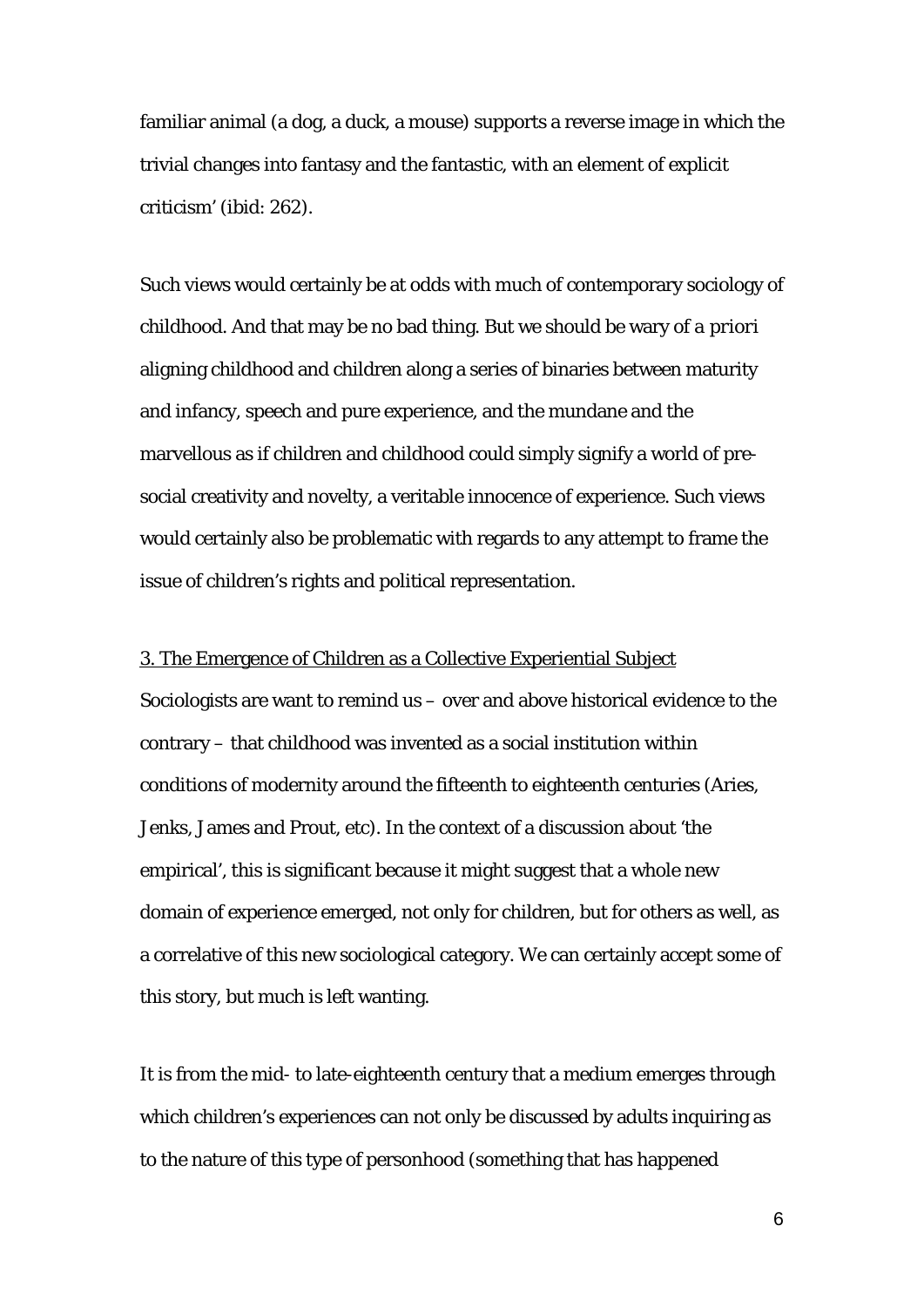certainly since the ancients), but also become the site in which children themselves can reflect on themselves and give voice to themselves. In 1744 *A Little Pretty Pocket-Book* is published by John Newbery (Darton, 1932). From 1752 to 1800 eleven periodicals were published for the young of England (Drotner, 1988). Across Europe and the US, children's novels and fairy tales are published. Although the magazines, novels and fairy tales were often guided by a moral demand for improvement, they offered young people perspectives that were largely absent in the past. Young people were now the subjects of narrative, rather than the objects of prose. Moreover, young people engaged not simply with adults, but with other young people. The young were given character and voice. Dialogues were held between the young. Whatever the authority of the adult author, a centripetal force had emerged in the context of that authority. A dialogic space for children pulled against a historic adult monologism (cf. Bakhtin).

In the late eighteenth century, alongside the growing children's fiction, the publication of encyclopaedias and taxonomic collections for children emerged as a new cultural form. In 1770 Francis Newbery published *The Natural History of Birds by T. Teltruth*, which contained appropriated passages from Thomas Boreman's *Description of Three Hundred Animals* (1730). *The Good Childs Cabinet of Natural History* (published in 1801 by John Wallis, London) contains chapters on Beast, Birds, Fishes, Insects and Flowers and within each chapter a series of images and descriptions of particular species.<sup>[3](#page-6-0)</sup>

<span id="page-6-0"></span><sup>3</sup> It is in many ways unsurprising that in the same year, 1801, that *The Good Childs Cabinet of Natural History* was published, Victor of Aveyron was discovered wandering the hills and fields of southern France. Victor the 'wild child' – for all the efforts of Lucien Bonnaterre, Jean Itard and Madame Guerin in trying to lead the boy into language, moral sensibility and pose, manners and social taste and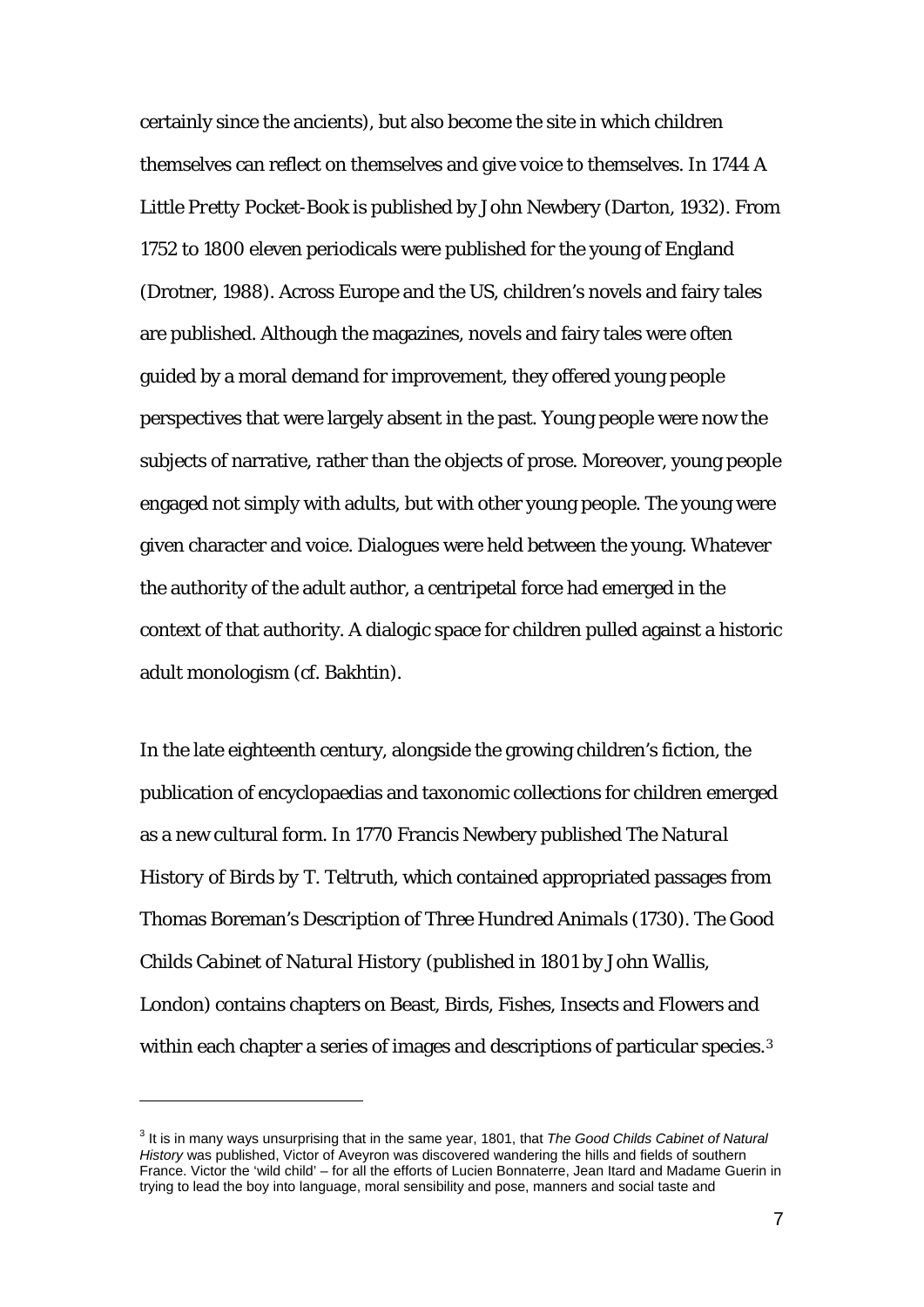Darton, in his five century survey of children's literature in England, tells us that natural histories for children would bear the generic traces of a wide range of literary forms, such as collections of fables, 'decayed history', fabulous monsters and fairy tales. This genre of writing for children might be seen as 'legend' (cf. Foucault, 1970), but it also demonstrates an understanding of children in the context of scientific enquiry and construes children as subjects of scientific experiment and investigation. The child is constituted with the authority of the scientific gaze. They are able to bear witness to nature. They are authorised to give testimony to the empirical before them and to have credibility conferred to their experience. But equally this is a science of the marvellous real, both fact and spectacle. Although the children's encyclopaedia takes the form of tabular expression, its nomenclature and the ordering of its signified are 'non-scientific'. Its content in this sense is mythic and popular. It is a *marvellous* natural history.

The emergence and development of a domain of literary experience for children was predicated then on an ability to move from a stage illiteracy to literacy, from infancy to childhood.[4](#page-7-0) Far from being, as Neil Postman (1979)

gentlemanly association – was forever unable to escape his infancy and muteness. He is forever associated with the garden, the woods, the floors, the filth, the grunts and animal demands, and the hot potatoes (Bonnaterre, 1800; Itard, 1801; Lane, 1976; Malson, 1972).

<span id="page-7-0"></span> $4$  The growth in periodical, novelistic, and scientific literatures for children is made possible in the nineteenth century due to demographic changes and increased rates of literacy. In the UK child labour was commonplace and there was a high infant mortality rate. But from 1801, the date of the first census, to 1871 (one year after the public provision of schooling), the British population increased from 8.9 million to 22.7 million. This was due to a fall in the death rate and an increase in the birth rate. The early nineteenth century also witnessed an increase in the rates of literacy in the British population and an increase in religious revivalism. In the 1830s three-quarters of working-class homes possessed books, mainly religious. In 1801 13.8 percent of all working-class children between five and fifteen attended Sunday schools, but by 1851 the figure was 75.4 percent. Although illiteracy was not a 'primary obstacle' to children's engagement with a children's literary culture (cf. Drotner, 1988: 31), it – alongside 'a taste for debased, sensational fiction' – was identified as a pathology (Donald, 1992: 53). Such concerns only intensified as the century progressed and the new one began. As James Donald argues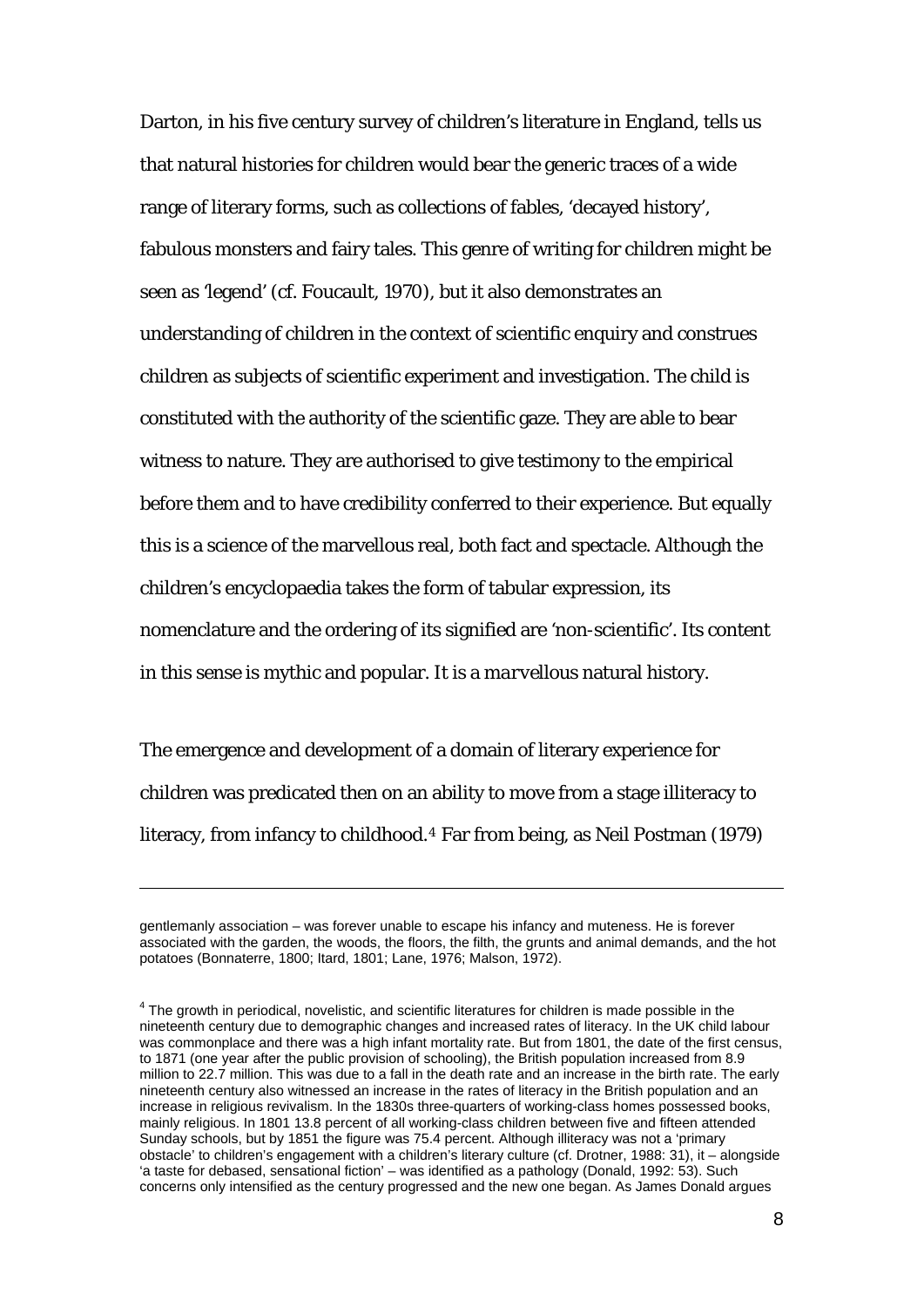has argued, a means of differentiating adulthood from childhood, literacy and literary culture for children – and hence the emergence of a cultural medium that makes visible children as a collective experiential subject - is made possible only because children have access to a world of literary signification, to a form of signification that is mobile and translatable, a 'literary culture' that is both literary and visual (in the sense that it is both of the 'gram' and the pictorial).

In the context of the question of experience two things are important. Firstly, the adoption of literary signification for the child is both a transition from infancy to childhood, but also seen as a necessary perversion of the primary experiential relation between infant and world. In this respect both Rousseau and Locke agree on the 'imperfection' of words (cf. Rose, 1984: 46). Jacqueline Rose in her work on children's fiction notes the importance of Locke in the innovation in pedagogic publishing for children; she refers to the publication in 1756 of *A Little Lottery Book for Children, containing a new method for playing them into a knowledge of the letters* as a demonstration of Locke's idea of pictorial language. But she states that Locke's proposal for an intimacy between word and image (that is now so typical of young children's books) 'was inseparable from a deep suspicion of written language, and a desire to hold the written word as closely as possible to the immediacy of the visual image' (Rose, 1984: 46). [We might add the Locke talks about an immediacy not simply to the image, but also to the thing and to play cf. Locke,

<sup>&#</sup>x27;[t]he illiterate became the target of the "administered" forms in which the standard language and the national literature were taught in the elementary schools set up after Forster's Education Act in 1870' (Donald, 1992: 53).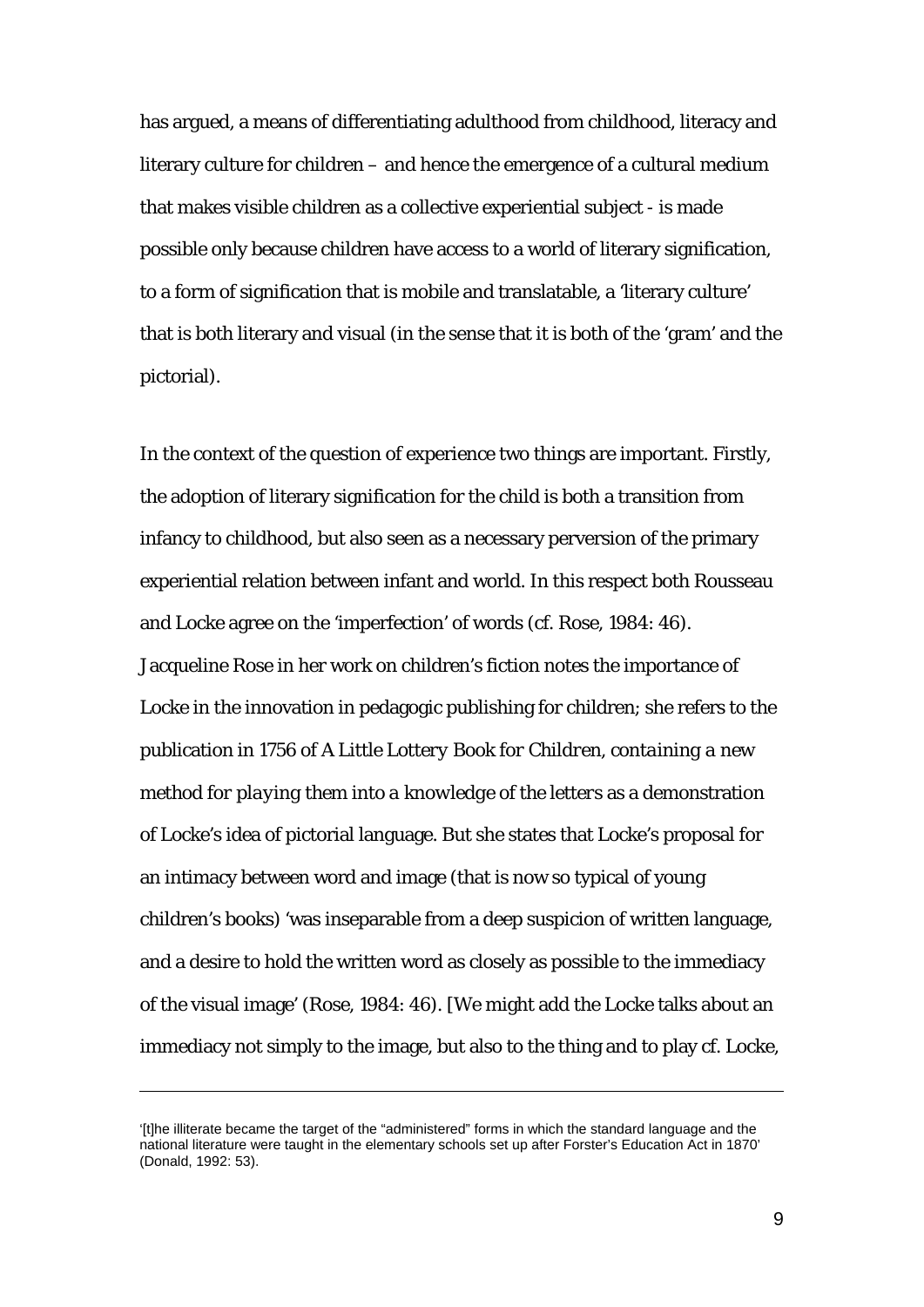*Some Thoughts Concerning Education*.] Rose also notes that in Rousseau's *Emile* 'the child is being asked not only to retrieve a lost state of nature, but also to take language back to its pure and uncontaminated source in the objects of the immediate world... [T]he constant stress throughout [is] on the purity of the visual sign...Whether it is a case of physical gesture and expression, or of pointing out objects in the real world, what matters is that signs should immediately *speak*' (Rose, 1984: 47-8). For Locke, infants are experiential subjects (i.e. they have the capacity for experience and to be experienced) and it is only by virtue of their being so that 'human understanding' is possible. For Locke, but also for Rousseau, our relation to the empirical is necessarily mediated by the condition of maturity. Although Montaigne may have posed experience in the context of maturity and death, it is Rousseau and Locke who frame experience in the context of infancy and signification.

Secondly, as also pointed out by Rose: '[l]anguage for children – how it is spoken both by and to the child – is subject to strictures, and characterised by differences, which need first to be located inside the institution where language is systematically taught. This is an issue which bears on our relationship, not only to children's writing, but to literature as a whole – the fact that language has an institutional history which determines how it is written, spoken, and understood' (Rose, 1985: 89). My concern here is not with the institutionalisation of a dominant literacy or the shaping of an English literature, but with the configuration of a medium (literary culture) as a medium of children's experience in the context of 'nationalisation', 'standardisation' and agencies of the state. Certainly the school was important,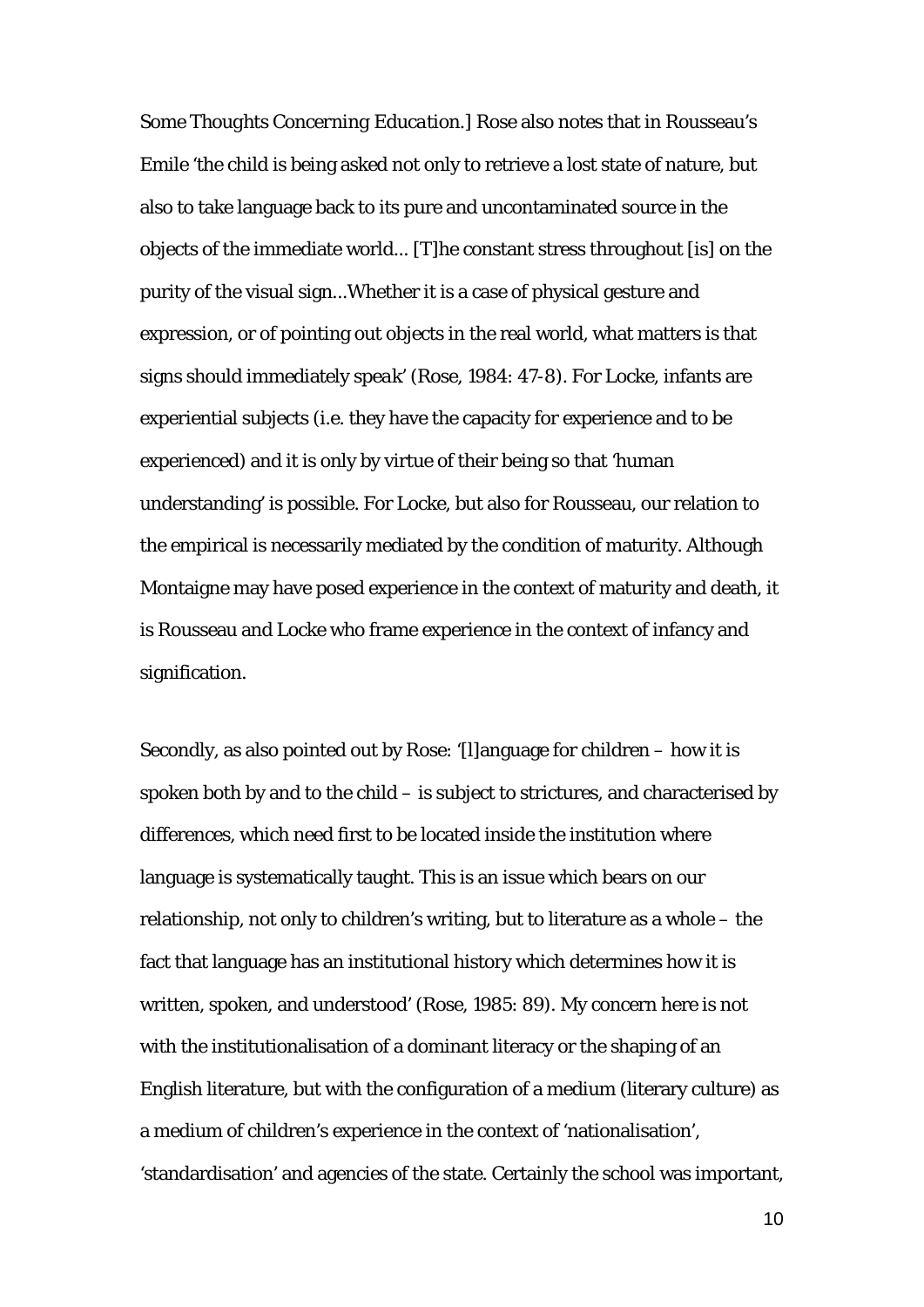but so were other institutions of welfarist state policy (cf Sommerville, 1982; Hendrick, 1997). In this sense, through the historic capacities and capabilities of the nation-state (cf. Sassen, 2006), a collective experiential subjectivity for children was able to be formed. This subjectivity is to be differentiated from earlier framings of experiences for the child inasmuch as this experiential domain is collective (i.e. children's experiences) and it is formed through the territorialisation of the nation-state. To talk about the emergence of children's experience is not to produce children within the unitary category of childhood. The category of 'childhood' is an empty category, devoid of the experiential. Moreover, children's experience is not constituted through the symbolic. It is not a 'discursive' production and nor is it an 'imagined community'. On the contrary, its standardisation is through a series of 'social' practices whose relationality is through a set of indexical and contingent connections. Thus, the relationality between literacy, schooling, and children's literature does not constitute a unitary domain, a domain understood through a single measure or sign. Rather the connections made constitute a 'plane of consistency' (across fields of social productivity both eventful and non-eventful). Children as a collective experiential subject is a multitude, a multiplicity.

#### 4. Considerations

There are three issues to consider: a) the child was the object, not subject, of experience prior to this moment; b) the focus on the child's body as a site of experience is not counter to the circulation of the child as an image (i.e. as in much sociology of childhood), but both are correlatives of each other; c) and that subjectivity is typified not by a performativity, but by a generationality of body matters. Let me address each very briefly in turn.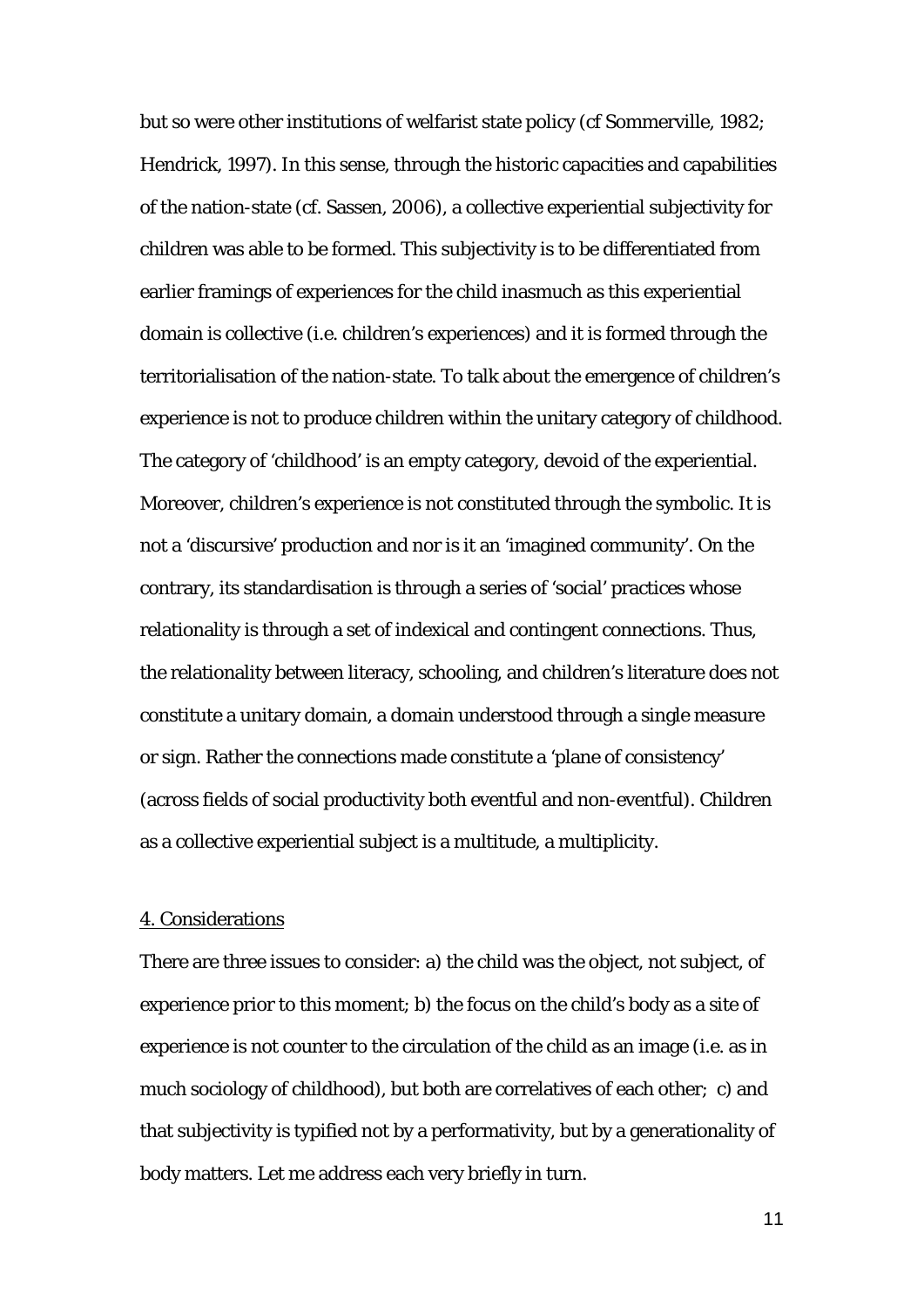#### *a) From Object to Subject; From Singular to Plural*

Many social and cultural historians concerned with antiquity and the medieval period have been critical of any sociological and social historical simplicity. Without falling into the false binary of the social against the natural, a group of French medieval historians have argued and demonstrated how concern for the child was clearly evident in Europe from the fifth to the early sixteenth centuries (cf. Alexandre-Bidon and Lett, 1999; Fossier, 1997; Riché and Alexandre-Bidon 1994; see also Orme, 2001). Children are documented in their everyday lives in the context of the church, in places of education and learning, in the family, at work, in the castle and on the streets (cf. Alexandre-Bidon and Lett, 1999; Riché and Alexandre-Bidon 1994). There is no doubt that there were understandings in the medieval period of what a child was and how to care for it. The 'raising' (*tollere*, to take up) of the child by the father in order to hold-off the threat of abandonment was more than a literal act at the birth of an infant, it was also a metaphor for the growth of the child (Boswell, 1988).

That the infant and the child were the object of experience and discourse is not at issue – and we could look further back in time to the ancient Greeks and Romans (cf. Dixon, 2001; Becchi and Julia, 1998a and 1998b) or further a field geographically. What is at stake is that in these accounts provided by medieval and other historians is that the child is by and large (although not exclusively) in the singular (i.e. a son or daughter, or a child learning, and so on) and lacking any experiential subjectivity (i.e. children are not, by and large, subjects of the accounts provided, whether as authors or as actors). If I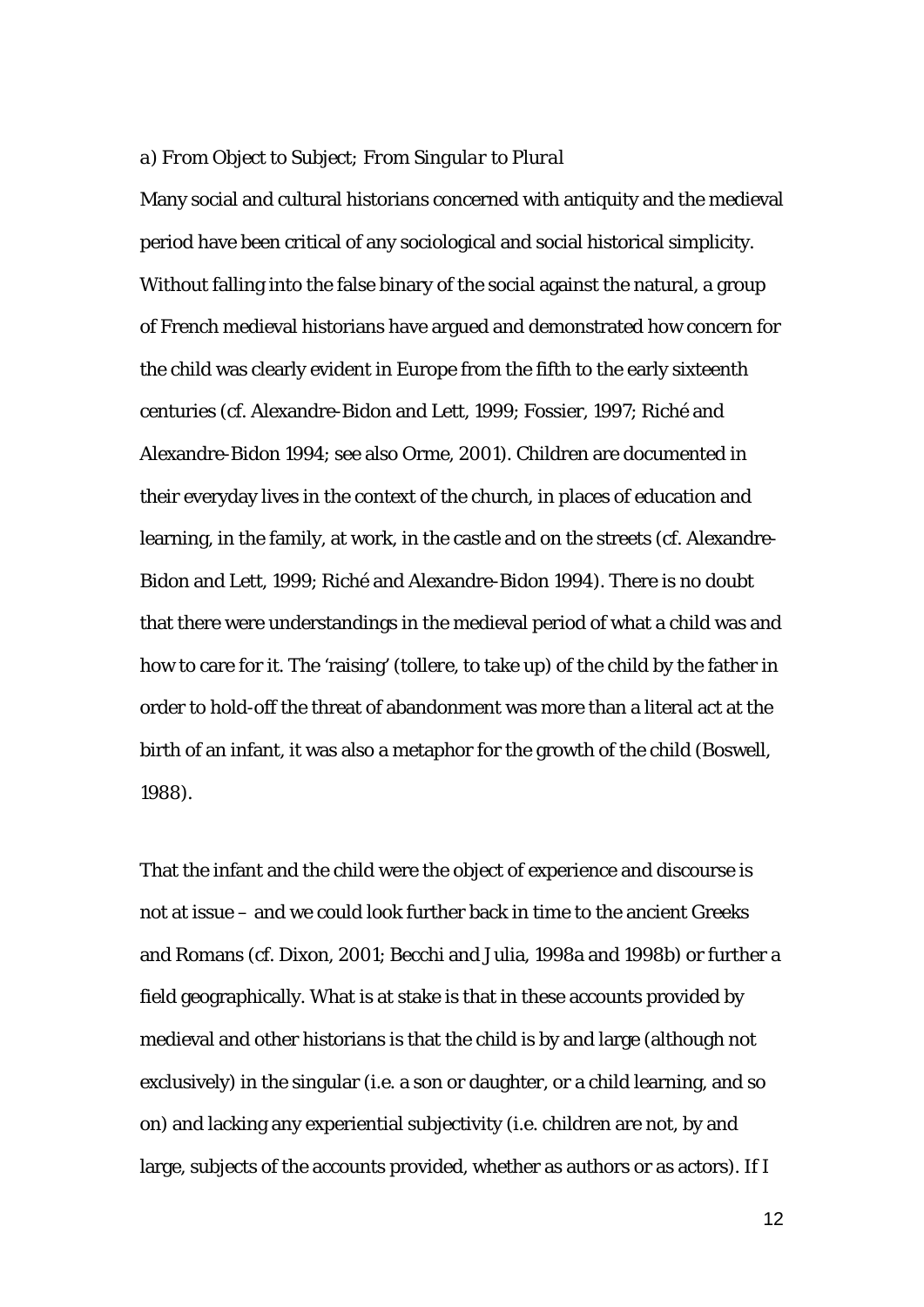can poach from Deleuze here, the child has long been constituted as 'a life' (cf. Deleuze, 2001). The child has long been 'a child', a child with 'no name' and yet one who 'can be mistaken for no other' (Deleuze, 2001: 29). Children have long been seen as objects of affect and affection. The problem of children's experience does not introduce the problem of intimacy toward the child nor even the reciprocal feelings for the adult (as parent or teacher). We know that just is not the case (cf. Alexandre-Bidon and Lett, 1999). But what it does do is situate children's affections for each other on a horizontal plane. Only when children have experience do they have particularity; only then do they escape the confines of being 'a pure event' and become non-eventful, everyday, uninstituted and significant.

# *b) Children's Experience is Embodied Because it Circulates as Sign*  The opposition between body and image is crude and many - from Canguilhem, Foucault, Haraway, Latour, and others - have countered any philosophy of the image that construes the sign as the death of *soma* (cf. Oswell, 2006). In that light we should read Aries's classic account from the diaries of the physician Heroard of the infant dauphin Louis XIII not in the context that poses a social constructionist argument against a biologistic one, but in the context of an emerging focus on the body of the child, such that that focus is provided by a circulation of signs and interests. For Aries, Heroard's writings indicate a complete lack of modesty toward the infant Louis XIII. He states that '[n]o other document can give us a better idea of the non-existence of the modern idea of childhood at the beginning of the seventeenth century' (Aries, 1960/1986: 98). Before that time there were certainly child prostitutes and adults that preyed on young children's vulnerability. Girls in domestic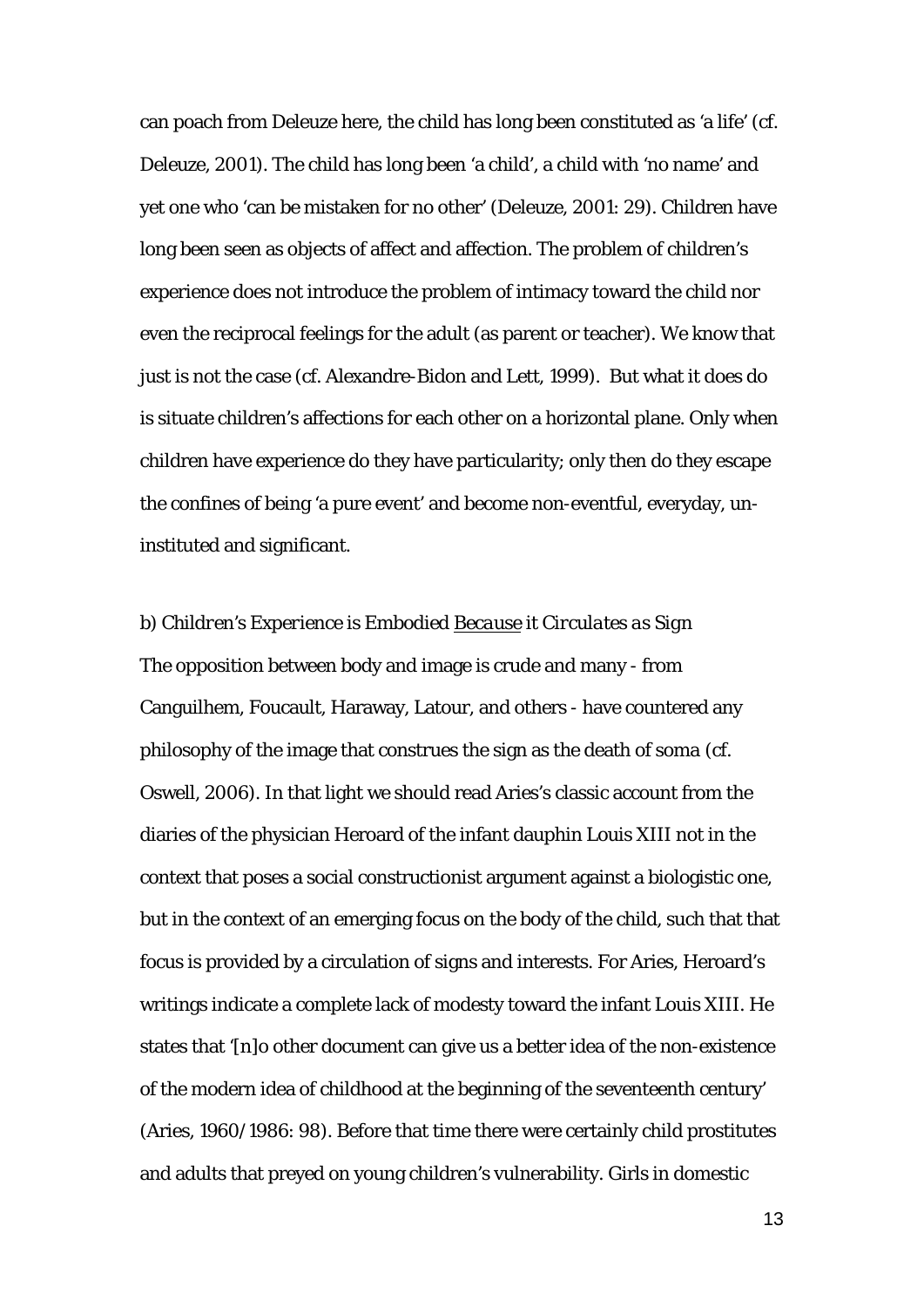servitude were often open to abuse and once 'dishonoured' many found their way to the streets and the brothels (Alexandre-Bidon and Lett, 1999). However, it is significant that the sexualisation of the young dauphin is recounted by a physician and that his account is a vivid demonstration of the relationship of the sovereign palace household to the body of the young, naked and bare child. Heroard's account marks the beginning of a new relationship to the child, one that describes and catalogues and visualises their body along a scale from sexualised fantasies to medical definition (cf. Foucault, 1979).

Cultural historians, such as Ludmilla Jordanova, have talked about the popularisation of medicine in the eighteenth century in such a way that does not simply repress the child's body under the weight of discourse, but demonstrates how that body – in all its complexity – is articulated and rearticulated (Jordanova, 1986). Equally, Carolyn Steedman's history of a relationships between the development of physiology and childhood shows how in the mid-Victorian years in Britain there was an elision of 'growth and childhood and childhood and death', that 'is to say that by embodying the problem of growth and disintegration in children, children become the problem they represented: they become the question of interiority' (Steedman, 1994: 76). There are very many good reasons, then, for thinking about the emergence of children's experiential subjectivity as fundamentally biopolitical (cf. Foucault, 1979 and 2003).

# *c) The Generationality of Body Matters*

Steedman's historical analysis of the interiority of the child and the problem of growth is central to our understanding of children as a collective experiential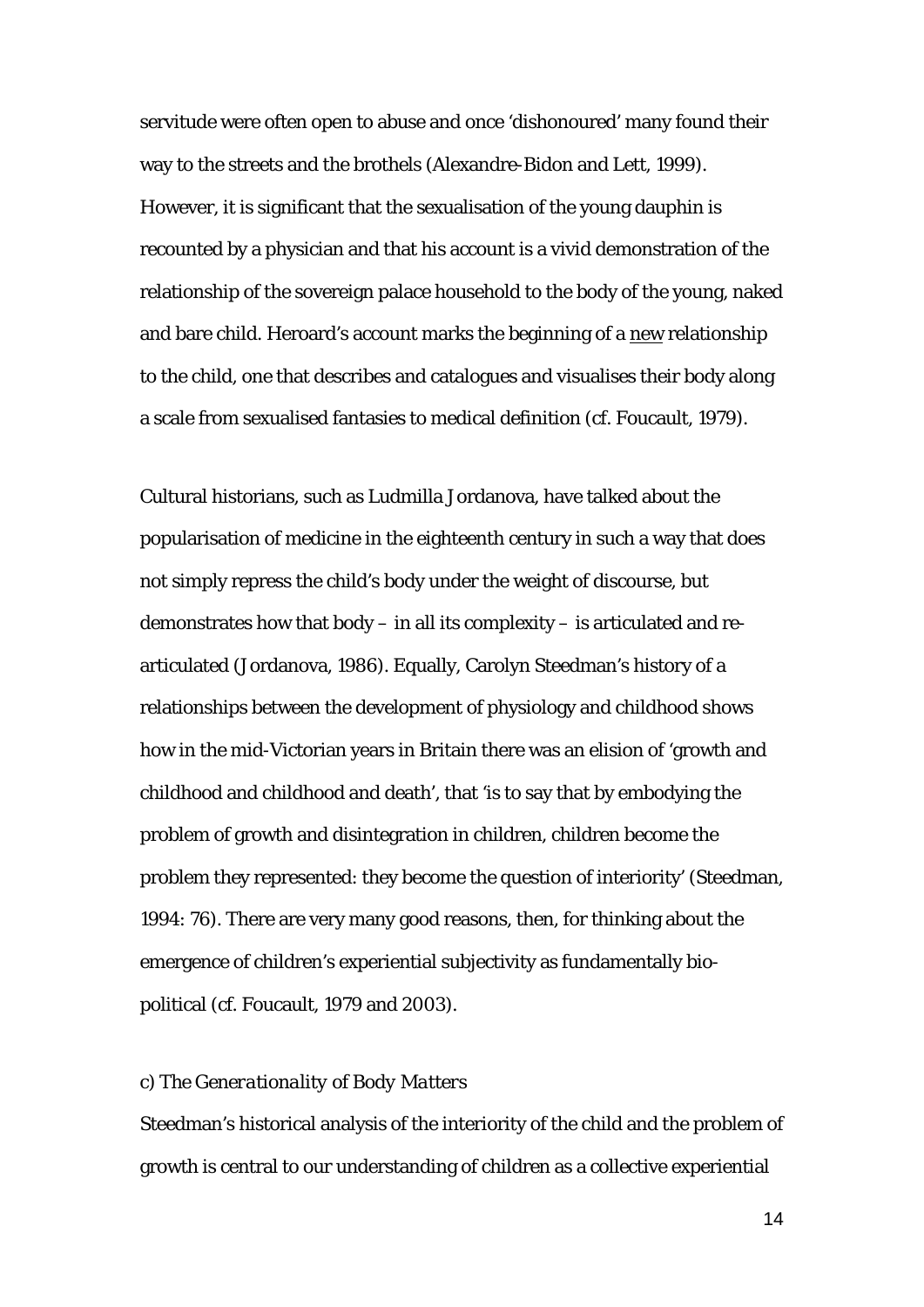subject, but also to a more general sense of experience as growth. A notion of growth as interior to the body of the child is to be distinguished from earlier ecclesiastical writings on original sin and infancy (i.e. what has wrongly been seen as a problem of innocence and experience) and natural philosophical work on predetermination (i.e. the problem of the homunculus). For example, in relation to the former, recent work on St Augustine (whose writings initiate the medieval discussion of original sin) show how he constructs the infant not as one who commits actual sinful acts (i.e. not guilty of specific sins), but as a 'non-innocent' (i.e. one whose soul is informed by the sin of Eve) whose baptism brings the infant into the community of the Christian church (cf. Stotz, 2001; Traina, 2001). It is only as the infant develops speech that the child becomes accountable for their actions and is thus capable of actual sin. And in relation to the latter, preformationism holds that the embryo is not a moment of creativity and growth, but a point of sameness with the soul of parent. The embryo and later the infant and child are merely larger versions of the same soul that is enclosed in the soul of the forbearers and their forbearers and so on.

In contrast then, the generationality of interiorised life becomes a condition of the experiential relations of children in the nineteenth century. The nineteenth century physiological writings on development and interiority fold growth into the body of the child but only inasmuch as this constitutes a collective experience for all children. Moreover, literary culture – as a plane of consistency, a condition of existence for children's collective experiential subjectivity – constitutes character as the basis of interiorised life. For children to have speech (i.e. organised voice), that speech must be expressive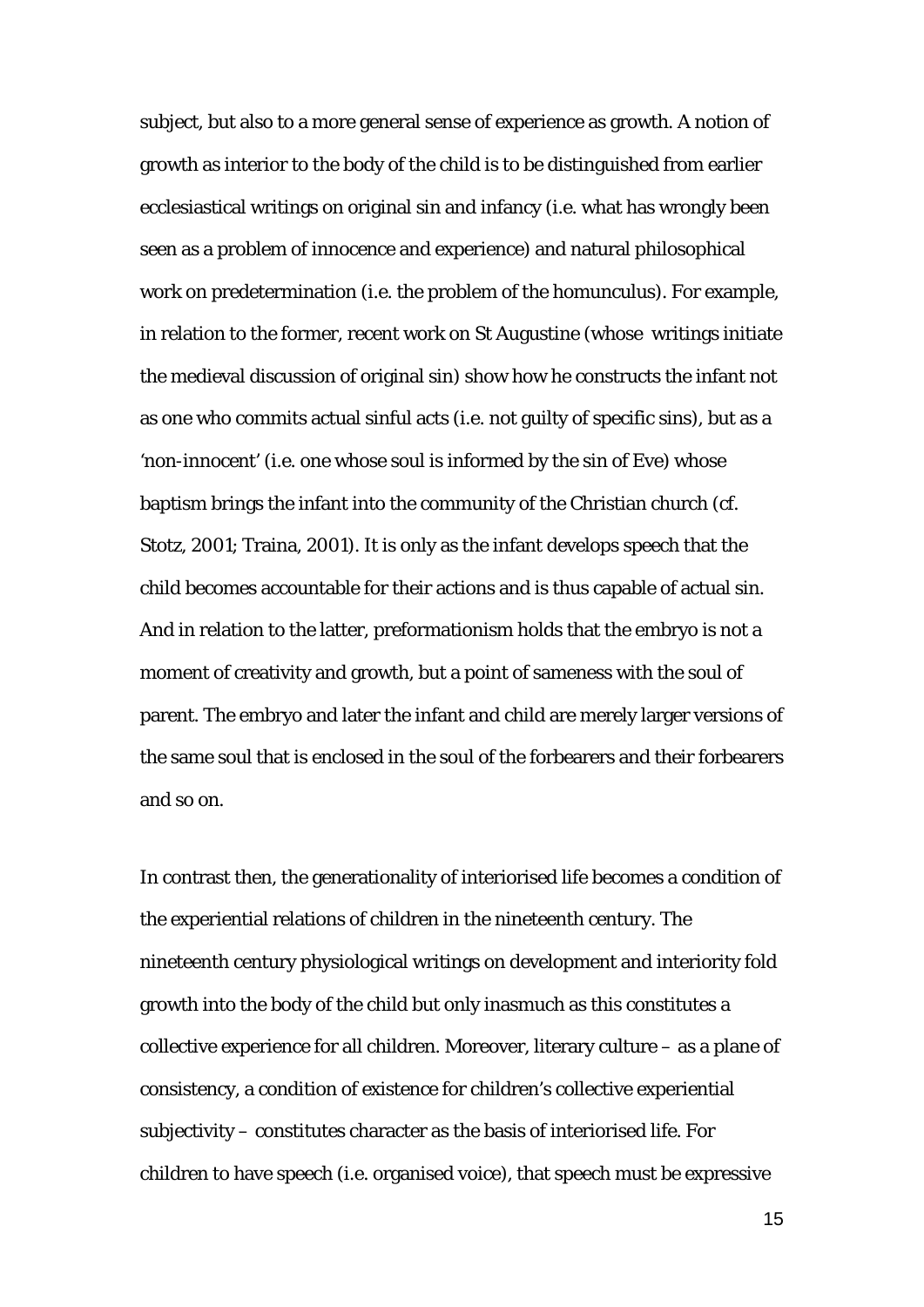of an interiorised life. In contrast to any notion of a performativity that stages life according to any directorial (and centrifugal) authority, literary culture performs children as themselves performative and the matter upon which any performance is actualised is growing (i.e. it has generationality).

#### 5. Civil Institutionalisation and the Noise of Speech

To construct children as an experiential subject is to construct them with speech (i.e. to undo the claim that others have had of them in formation of dialogue – speech and counter-speech). To do so, leaves short the unspeaking, the infant. In his 'Preface' to the English translation of *Infancy and History* (1993), Agamben refers to Aristotle's distinction between voice and language (or speech). Agamben talks about the difference between *phone* and *logos* as that which 'opens the very space of ethics' ( Agamben, 2007: 8) and he talks about that space as ethical inasmuch as it is one that cannot be articulated. The expression Agamben uses to *not*-link voice to speech (*phone* to *logos*), ethics to politics, is that of the 'moat of infancy'. The space in-between is what in the body of the main essay Agamben argues 'coincides with that historicotranscendental region – before the subject of language and without somatic substance – which we have defined above as *infancy*' (ibid: 67). Infancy, then, for Agamben is between nature and culture, between voice and organised speech, and between the household and the political realm. He says '[i]nfancy is an *experimentum linguae* of this kind, in which the limits of language are to be found not outside language, in the direction of the referent, but in an experience of language as such, in its pure self-reference' (Agamben, 2007: 6). For Agamben infancy is a way of understanding the limit of language, not as the ineffable, but as 'something superlatively sayable: the *thing* of language'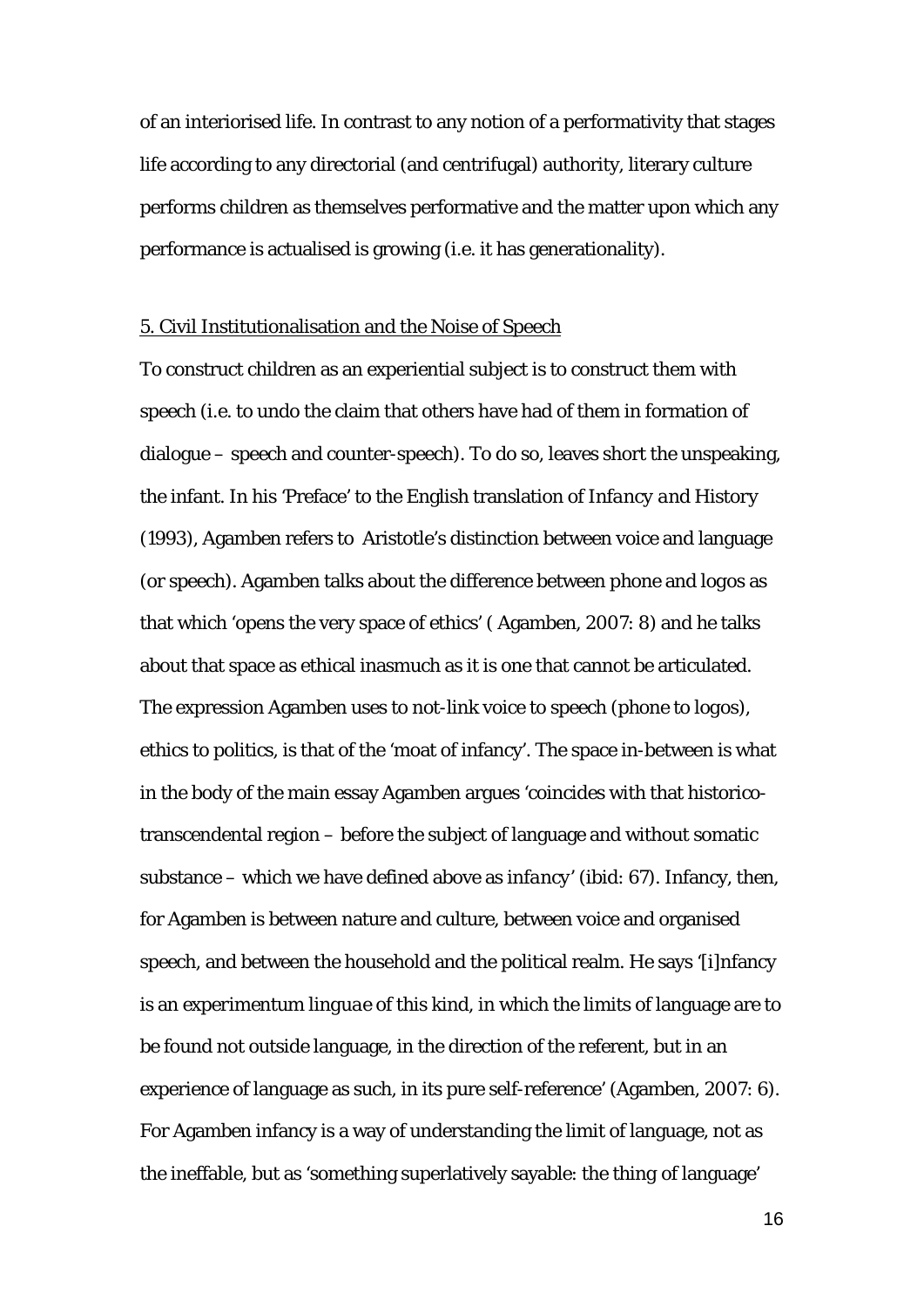(ibid: 4). And although this is beyond Agamben, thinking the thing of language requires that language itself is much more than word alone, much more than phoneme as sound-image; the experience of language itself must include both the formal and the substantive (cf. Oswell, 2006).

If infancy stands before language, it is not as an absence to be represented. Maturity and experience do not follow the sublation of presence and absence, of representation; rather they move through translation. Children's voices are translated in their presence and in the presence of their infancy. Infancy is not that which is foregone in order to speak. It is neither household nor *polis*; it is to speak *from* ones genealogy. It is not simply that infants literally have no speech, but that children have no organised speech. Children may have collective experience, but they have no authority in the political realm. They have no civil institutions. And although there are plenty of adults who speak for their experiences in civil society, children have no political speech. In that sense, the invocation of children as a collective experiential subject needs to be posed in the context of their lack of institutionalisation. Children have associational relationality but no institutional authority. This might be posed in terms of a democratic deficit and calls by adults for more representation. But children suffer from a surplus of representation; they don't need more. Children don't need more clarity or transparency for their voice. In many ways they already have this. Any shift from associational experience to civil institutionalisation for children should only add the capacity to make noise, to add substance to their voices, to add the capacity for interference. It should allow them to interfere and move between social relations and to extend their passions, to infuse.